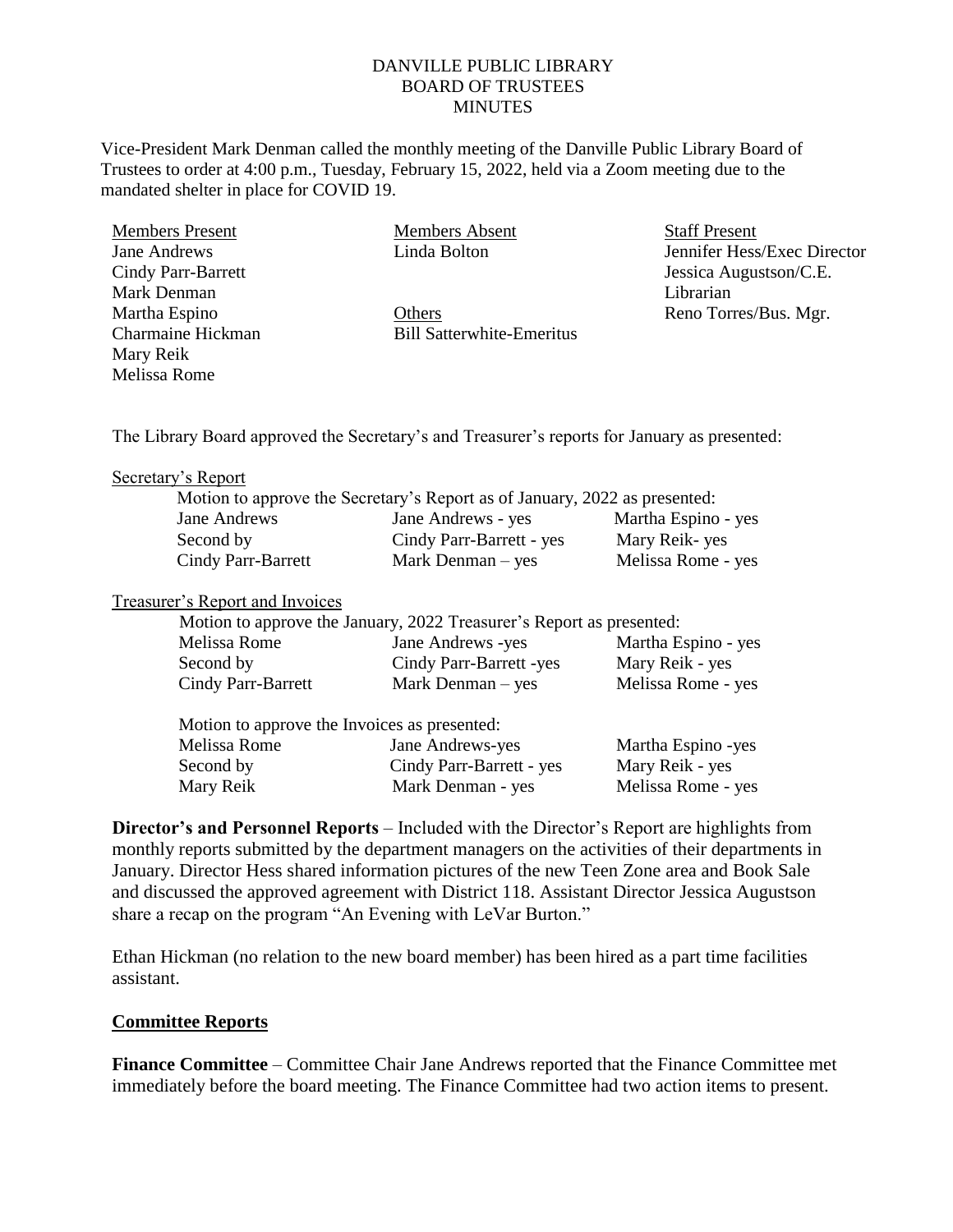Page 2 February 15, 2022 Board Minutes

Approved:

That the Danville Public Library Board approve the proposal from Library Strategies to conduct a facilities assessment in the amount of \$6,086.00 with funds awarded by a grant from the Danville Library Foundation.

| Motion to approve as presented: |                          |                    |  |  |
|---------------------------------|--------------------------|--------------------|--|--|
| Melissa Rome                    | Jane Andrews-yes         | Martha Espino -yes |  |  |
| Second by                       | Cindy Parr-Barrett - yes | Mary Reik - yes    |  |  |
| Mary Reik                       | Mark Denman - yes        | Melissa Rome - yes |  |  |

That the Danville Public Library Board accept the proposal from Bacon & Van Buskirk, in the amount of \$14,650.00 to install sliding glass doors on the West Side Entrance with funds awarded through the Live and Learn Construction grant. Approved contingent on positive reviews from references:

| Motion to approve as presented: |                          |                    |  |  |
|---------------------------------|--------------------------|--------------------|--|--|
| Cindy Parr-Barrett              | Jane Andrews-yes         | Martha Espino -yes |  |  |
| Second by                       | Cindy Parr-Barrett - yes | Mary Reik - yes    |  |  |
| Martha Espino                   | Mark Denman - yes        | Melissa Rome - yes |  |  |

The Finance Committee's next meeting will be held on Tuesday, March 15, 2022, at 3:45 p.m. Second Floor Conference Room

**Policy Committee** – Committee Chair Cindy Parr-Barret reported that Policy Committee had no action items to present.

The Policy Committee's next meeting will be held on Tuesday, March 8, 2022 at 4:15 p.m. Second Floor Conference Room

**Building Committee** – Committee Chair Melissa Rome reported that the Building Committee had no action items to present.

The Building Committee's next meeting will be held on Tuesday, April 12, 2022, at 4:15 p.m., Second Floor Conference Room.

### **Old Business**

 $\Box$  Director Hess reminded Trustees to complete their annual sexual harassment training.

### **New Business**

**Appointment of Nominating Committee –** Vice President Denman appointed Cindy Parr-Barrett and Martha Espino as the Nominating Committee for the FY2022-2023 election of officers.

| Motion to approve as presented: |                          |                    |  |
|---------------------------------|--------------------------|--------------------|--|
| Jane Andrews                    | Jane Andrews-yes         | Martha Espino -yes |  |
| Second by                       | Cindy Parr-Barrett - yes | Mary Reik - yes    |  |
| Mary Reik                       | Mark Denman - yes        | Melissa Rome - yes |  |